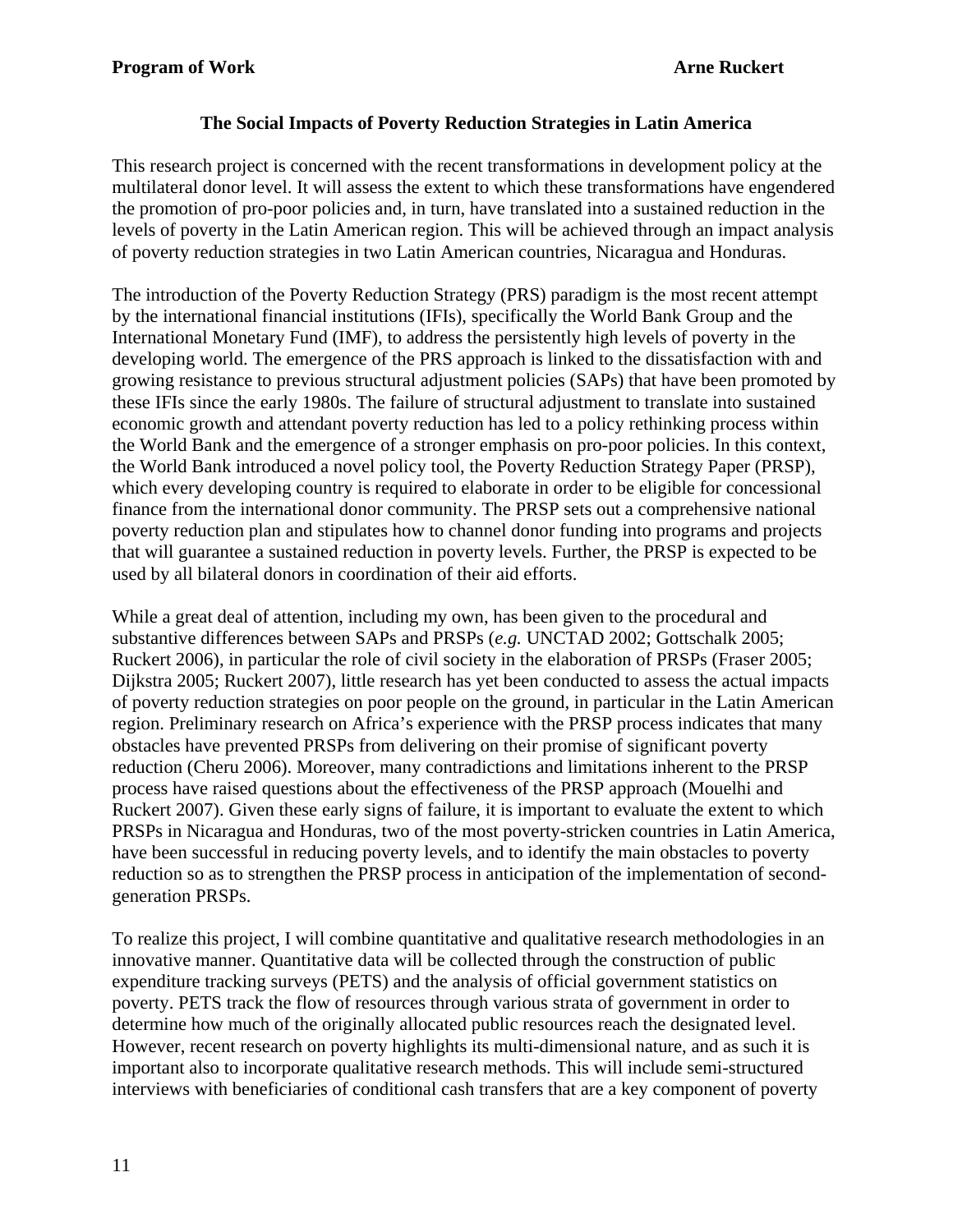reduction strategies in both Nicaragua and Honduras to comprehensively ascertain the impacts of these transfers. Theoretically, the research will draw on critical political economy perspectives that highlight the importance of the IFIs in the governance and representation of global poverty (Cox 2002; Robinson 2004). The research will attempt to make a theoretical contribution to this field, by conceptualizing the IFIs as transnational governance institutions (TGIs) that, through recent institutional transformations, including the subsequent focus on poverty reduction and the promotion of inclusive-neoliberal development policies, are attempting to re-establish their legitimacy in the international political arena (Craig and Porter 2003; Best 2007).

In my doctoral thesis, 'Transnational Governance through Inclusive Neoliberalism: The Poverty Reduction Strategies of Nicaragua and Honduras', I analyzed the role of civil society in the elaboration of the PRSPs of both countries, and evaluated the extent to which the macroeconomic framework of these PRSPs differs from previous structural adjustment policies. The current project will expand this analysis by evaluating in more detail the social impacts of PRSPs on the poor. Since I conducted extensive field research for my thesis, I have already established many contacts with scholars and non-governmental organizations in the region. In addition, I speak Spanish, which will allow me to interview key policy-makers and stakeholders in Nicaragua and Honduras.

As a result of the project, I intend to publish two articles in high-caliber scholarly journals, such as *Third World Quarterly* and *Latin American Research Review*, and an edited volume on 'A Decade of Poverty Reduction Strategies'. The edited collection will take stock of the PRSP process a decade into its implementation, and will bring together leading scholars in the field to interrogate the PRSP approach and evaluate its impacts. I have already contacted potential contributors and am currently discussing the volume with a potential co-editor, Professor Manfred Bienefeld at Carleton University. The first journal article will communicate my findings on the impacts of poverty reduction strategies in Nicaragua and Honduras, while the second journal article will address the question of how PRSPs could be made more effective. The research findings of the second article will be of particular concern to policy-makers in bilateral and multilateral donor agencies, including the Canadian International Development Agency (CIDA), which has recently participated in important international discussions on how to improve the PRSP process and address obstacles to aid effectiveness and poverty reduction through the implementation of second-generation PRSPs.

The University of Ottawa offers an excellent institutional environment to pursue this research project as the research of numerous tenured professors revolves around closely related issues. I will have the opportunity to collaborate with Jacqueline Best, and outstanding scholar in the field of international political economy who has published a number of journal articles on the role of the IFIs in global financial governance. As Professor Best is well-acquainted with recent transformations in development policy at the World Bank, she will be an ideal supervisor for my post-doctoral research. I have also approached Professor Marie-Josee Massicotte who has an ongoing research interest in the role of the World Bank and poverty policy in Latin America, and she has agreed to meet regularly with me to discuss my research. Moreover, being located in Ottawa will allow me to closely collaborate with CIDA and to share my knowledge with key Canadian development policy-makers.